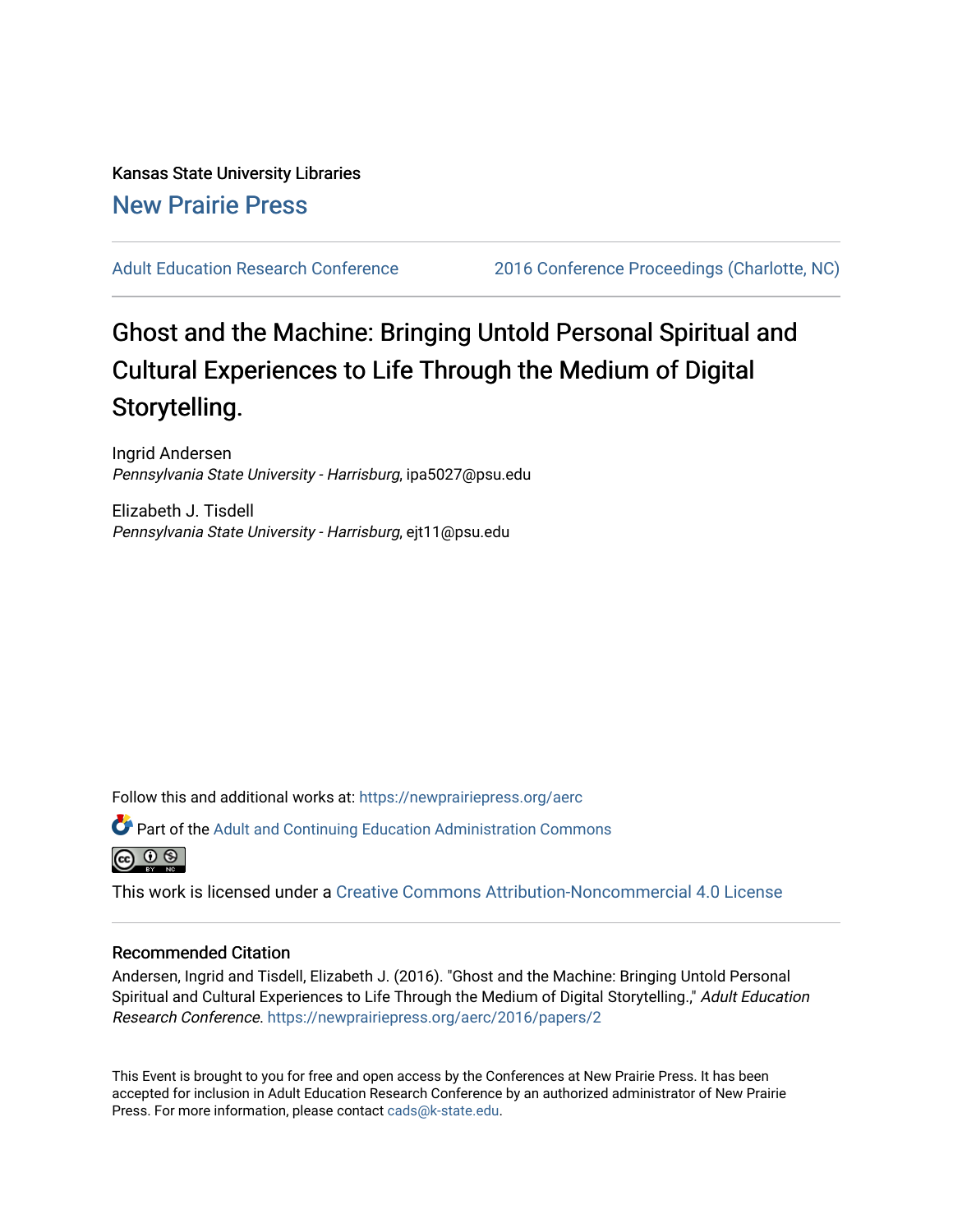# **Ghost and the Machine: Bringing Untold Personal Spiritual and Cultural Experiences to Life Through the Medium of Digital Storytelling**

Ingrid Andersen and Elizabeth J. Tisdell The Penn State University—Harrisburg

**Abstract:** This study examines learners' perceptions of the experiences of transformation from the storytelling experience of digital stories within a graduate class on spirituality and culture in light of storytelling theory.

**Keywords:** digital storytelling, transformative learning, storytelling theory, spirituality and culture

Stories have their own ghostly energy, existing in the ether, as it were, until they are spoken into life, remaining in a state of "neither being nor non-being; ... a form of haunting." (Boje, 2008, p. 260). Could that revitalization take place through storytelling by means of a machine such as a computer? This paper examines the role of a particular form of storytelling in transformative learning that makes use of a computer—*digital* storytelling. Digital storytelling was used in a graduate class entitled *Spirituality and Culture in the Health and Education Professions.*

A digital story (DS) in its creation makes use of photos/video, music, on-screen text and a short text of the story itself used as a voice over (Lambert, 2009; Rossiter & Garcia, 2010). In three different years (2011, 2013, and 2015), 52 learners in the Spirituality and Culture graduate course mentioned above created a DS of what they perceived as a significant spiritual or cultural experience in their lives, as part of course requirements. Initial learner reactions to the announcement of the exercise varied, depending on individual levels of technical ability; at the end of the semester, once the DS is completed and shown to the group, learner course evaluations have consistently reported the exercise as the most rewarding part of the course.

With limited exception (Cueve et al., 2011; Prins, 2016) there has been relatively little formal research done in the field of adult education in regard to digital storytelling, though there has been some discussion of it in teaching (Baim, 2015; Cueva et al., 2011; Jamissen & Skou, 2010; Lambert, 2009; Rossiter & Garcia, 2010; Tisdell, Carrow-Boyd, Selveraj & Heiserman, 2012). There is also limited research of how the experience of creating and sharing the narratives of digital stories facilitates transformative learning from the perspective of those who create them. Thus, *the purpose of this study is to examine learners' perceptions of the experiences of transformation from the digital storytelling experience within a graduate class on spirituality and culture.*

## **Literature Review and Theoretical Framework**

There are three key bodies of literature that inform this study. First, given the content of the course, the literature on spirituality and culture in relation to transformative learning that emphasizes spiritual cultural perspectives is key to understanding the work of the course (Charaniya, 2012; Dirkx, 1997; Taylor, 2008; Tisdell, 2003) and the point of the digital stories themselves. In particular is the work of David Abalos (1997), who argues that in order for individuals to transform and develop their cultural and spiritual identity they need to re-claim four aspects or "faces" of their cultural being: the personal, the political, the historical, and the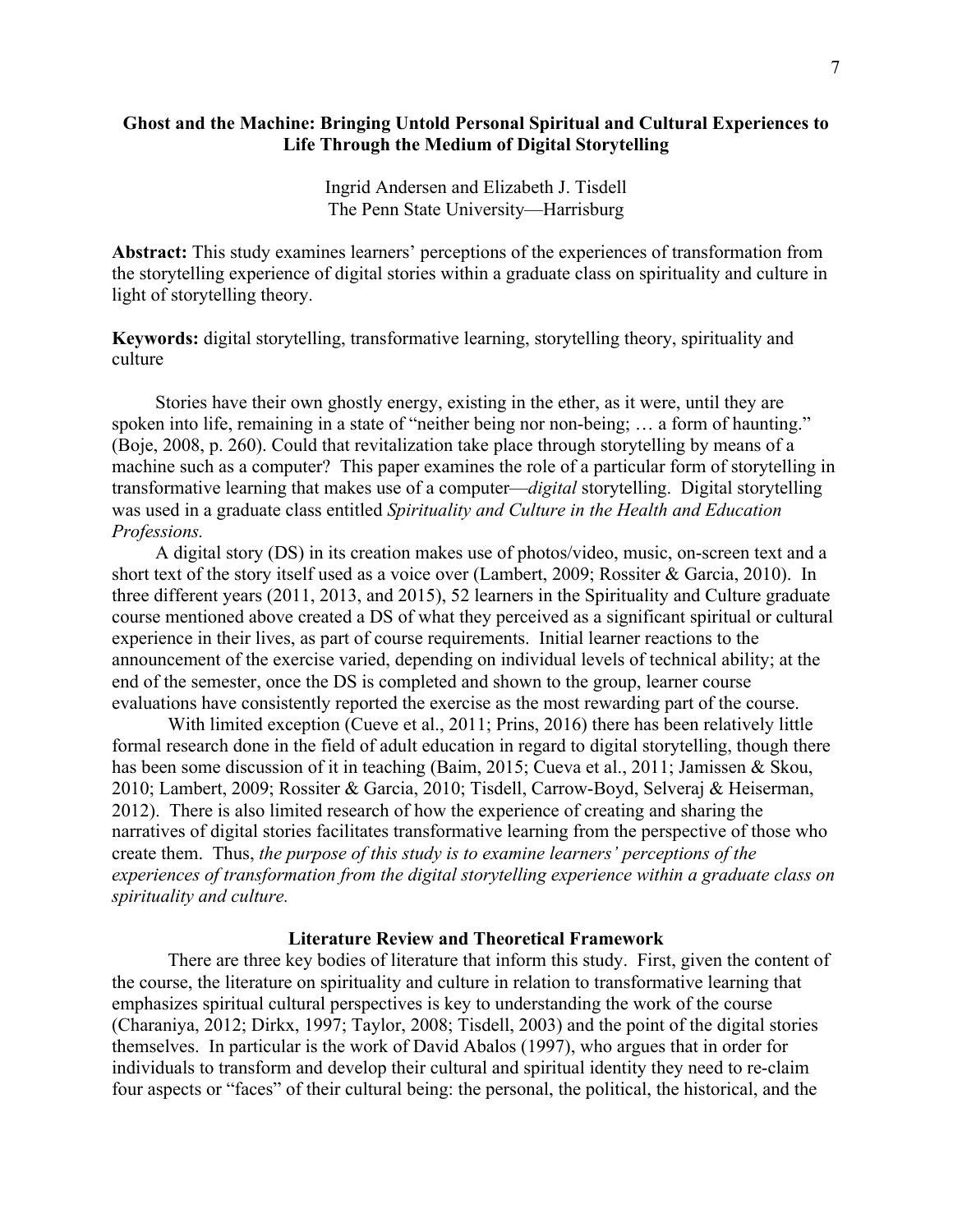sacred. All of these "faces" are related to cultural identity; his notion of the "sacred face" is related to spirituality and highlights that individuals need to consider the sacred stories, images, symbols, and ways of being from their home cultures and communities, and to reclaim them to refresh them with constantly new meaning.

The literature on digital story telling itself cited above is also key, particularly related to adult education. To a certain extent, this research study is an extension of an earlier paper presented at AERC 2012 by one of the authors of this 2016 paper along with participants in the 2011 course (Tisdell et al., 2012). That paper examined the extent to which both instrumental and emancipatory knowledge (Habermas, 1971) was constructed in the DS creation and telling process in the 2011 class, whereas this paper focuses on analysis of learners' written comments about the experience of digital story telling. Both papers are grounded in the body of work focused on narrative learning in adult education (Rossiter, 1999; Rossiter & Clark, 2007).

David Boje (2001, 2008) and those who draw on his work (Boje & Tyler, 2009; Tyler, 2011) have developed a story telling theory that is the theoretical grounding of this study. They point out that storytelling is typically thought of as a social process, characterized by face-toface, responsive interaction between individuals. Story telling is a living experience. Telling stories face to face has the advantage of the immediacy of body language, eye contact, of stops, starts, clarifications and interjections. The way that the story is told is responsive to the needs of the listeners in the process. Boje and his colleagues make a distinction between *narratives* (which are stories that are complete, unchanging and linear in structure - with a beginning, a middle and an end), and *stories*, which are shifting, responsive and energetic.

 A created DS is a *narrative* in Boje's sense in that it provides a momentary, linear narrative 'freeze-frame' through technology, which is saved and shown as a video file. But this *narrative* was created out of a living story that has an ongoing energy in its trajectory – in the way that it was created, in its continued development as it is shared with an audience, encounters the stories of others – and beyond. While the DS itself is an unchanging narrative, the process of the living story's transformation in tellers and listeners is ongoing. The meaning-making process *before* the story is fixed into a narrative is examined as *antenarrative* (Boje 2001). This will be explained further in the findings section.

#### **Methodology**

This is a basic interpretive qualitative research study (Merriam & Tisdell, 2016) and focuses on an analysis of students' experiences of writing and presenting a DS in a graduate class on Spirituality and Culture in the Health and Education Professions class. Participants were required to create a DS of no longer than 4 minutes, using a combination of words and images, typically using visual text, music and voice-over. The text of the story was restricted to 350 words. A reflection paper of 2-3 pages was needed to provide a critical, theoretical underpinning of the process and to tie the DS into the course readings. The exercise was given at beginning of semester, and learners were informed that the digital stories would have to be presented on the last day of class. There were 52 participants in the *Spirituality and Culture in the Health and Education Professions* courses held in the years of 2011, 2013 and 2015.

Data collection methods in qualitative research include interviews, observations, and analysis of documents and artifacts related to the context (Merriam & Tisdell, 2016; Patton, 2015). In this study, the primary sources of data are the digital stories, the texts of the stories, online discussion posts about the most important learning in the course and the reflection papers specifically on the digital story telling process. There were 19 participants who consented to be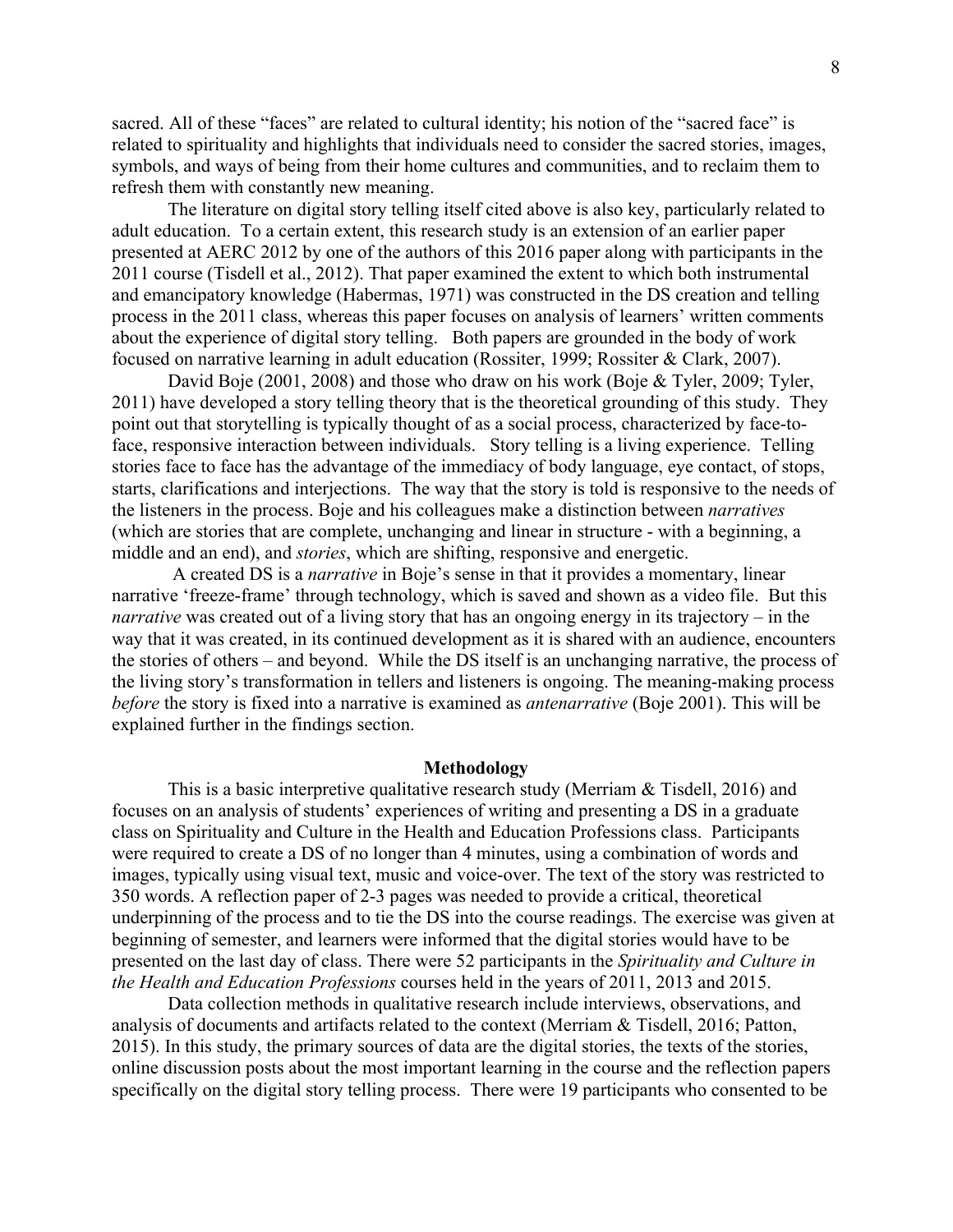a part of the study. (All names used are pseudonyms.) A preliminary analysis of data has been conducted based on the constant comparative method of data analysis.

## **Findings and Discussion**

Rather than discussing the findings separately from the literature that informs this study, we have opted to discuss some of the findings in the context of the literature and theoretical framework. The findings that we discuss here are the process of moving from story to narrative and the role of symbols and technology in the process; the ongoing construction of spiritual and cultural identity and identity; and the role of community in the living story that continues.

## **From Story to Narrative: Symbols and Technology**

The participants in this study clearly engaged in a story telling process in forming the *narrative* that became the DS. The process of DS creation moves us into the world of technology. Lambert (2009) details the technical skills that need to be mastered in order to venture into this new territory – but also the narrative roles played in its creation by emotion, by the auditory and visual aspects of the story as well as the structure and the pacing of the story. A few participants found the initial instrumental nature of the learning daunting at first. As Consuela, an international student explained, "I had to find software for making movies and learn how to use it. But, graciously, at the end, I found it very enjoyable creating and sharing our digital stories…we can express our spirituality in many different ways."

Learners had to think about how to integrate the pictures, words, music, and symbols to tell the story, which they found quite powerful. Karen explained how moving the process of creating the story was while examining photographs and engaging with the material to create the story, and noted: "I enjoyed putting together the presentation once it 'jelled' in my mind what I would like to share and how to depict my ideas with photos that I currently own." She goes on to hint at the ongoing meaning making of the story and the power of symbol when she says 'It was very profound to me that when I looked at old photographs, I saw new things. The photos have not changed, but I am intrigued about how I may have changed in the interim since I last looked at them, causing my interpretations to be different."

There is an economy to this DS process, in relation to the integration of words with pictures and music. As Susan explained "a simple picture could portray years of heartache and that experiences could be brought to life by voicing a sentence or two." Janet addressed the many dimensions of meaning available in a DS, "… just speaking the words of the experience will never seem to be enough to try to explain…" She continues, "It is all of the elements put together that make the story more powerful and gives people a closer glimpse into one of the most transformational spiritual experiences of my life". Hence while these digital stories are narratives made possible by the power of multiple elements: words, music, and photos.

#### **The Ongoing Construction of Identity and Transformation**

A second major finding of the study is the role of digital storytelling in the ongoing construction of identity and transformation. As is evident in the course title of the course, the point of the course is to explore spirituality and culture in the health and education profession, not only by reading literature but also by analyzing one's own experience. Many discussed the role of the readings for the course in informing their own digital storytelling process, and referred to Abalos's four faces, or Tisdell's (2003) discussion of spiraling back, along with the notion of reclaiming their voice, their sense of self, as related to spirituality, culture or the pursuit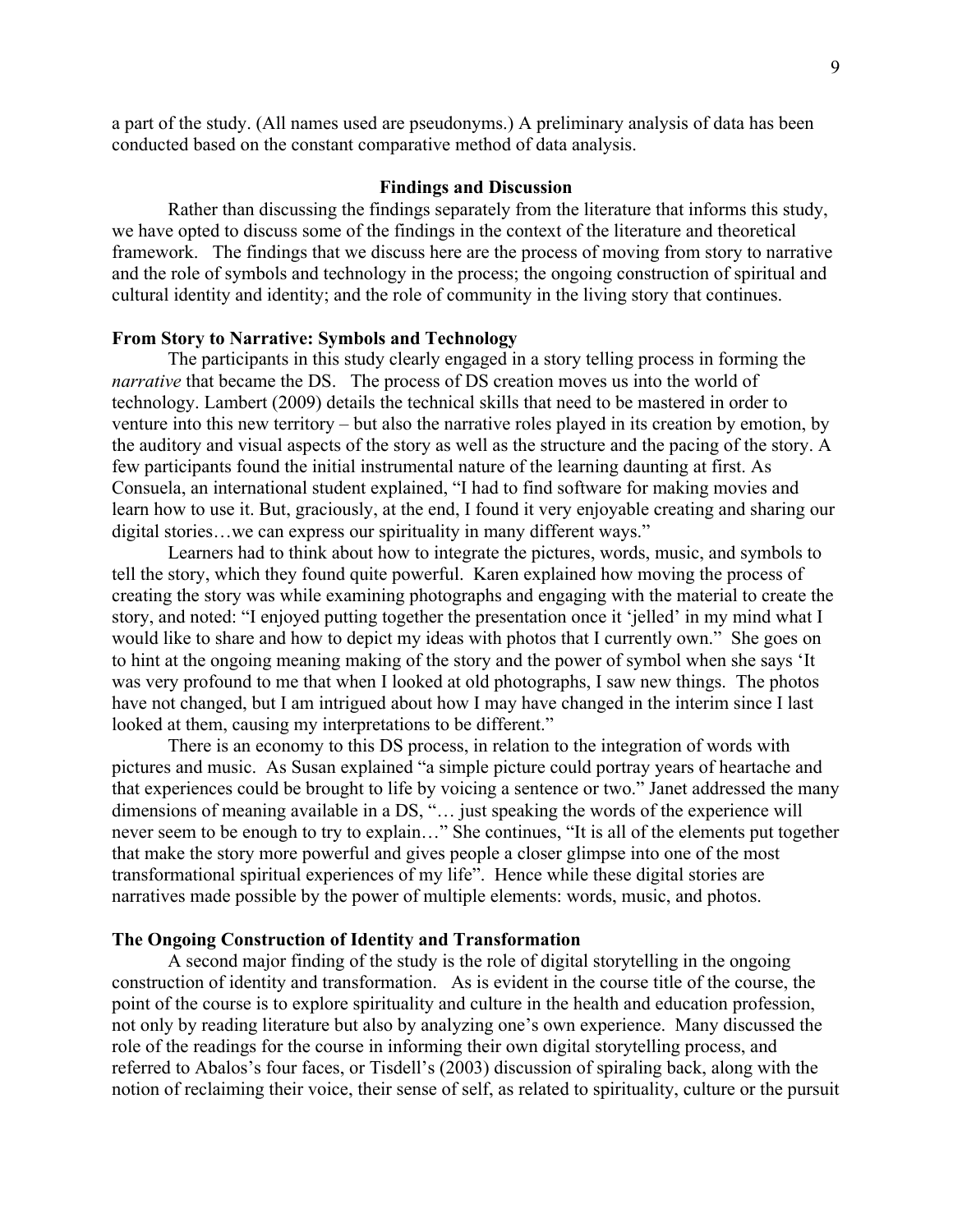of wisdom. For example, in reflecting on the memory shared in her digital story, Natalie referred to reclaiming her voice in deciding to leave her husband, as allowing her to make a deeper spiritual connection. She states: "I wore the face my husband expected me to wear and it was only when I challenged this expectation that I began to reclaim myself …and journey toward becoming whole…It allowed me to develop a connection to the wise mind."

Another participant Melissa, who is a respiratory therapist, also highlighted this notion of finding a voice that transformed the pain she felt when called names like "the Grim Reaper" for doing her job. She writes: "Allowing myself to feel my spiritual pain, creating my digital story, and reflecting on the experience have helped me to heal -- a type of healing that offers a spirit its wholeness. Creating my digital story was a transformation process for me. It offered healing to my silent spiritual pain through allowing my voice to be heard."

 Many learners felt they emerged from the class with a stronger sense of self, and spiritual and cultural identity that involved to some degree what Abalos (1997) would refer to as reclaiming their sacred face. One participant in the course reclaimed her name in the making of her digital story. She had been stripped of her unique birth name by a primary school teacher, who had corrected its spelling – and it had remained that way until the course. Through a process of "reflection, empowerment, and learning" (Rossiter & Garcia, 2010, p. 42), she made a powerful statement celebrating her name, her family history and culture in the digital story: I now accept who I am as a Black woman and I love who I am as a Black woman and I embrace who I am as a Black woman. … Not only is my culture celebrated in my hair but in the way I honor my ancestors and in the way I pass stories down to my children and grandchildren. In re-claiming her true name and her true embodied cultural identity, she freed her sacred face.

## **The Ongoing Living Story and Role of Community**

A third primary finding is related to the role of community and the ongoing-ness of the meaning making process in digital story sharing. In the context of the course, the digital story was created as a narrative but a narrative to be shared in the community of the classroom. Students had to be willing to take a risk to some degree, while sharing only that with which they were comfortable. One woman felt that she had "experienced [her] history as both the protagonist and the viewer". In being "taken outside of [their] own heads" (Rossiter & Garcia, 2010, p.43), students were challenged to explore who they were and how they had become that person. In facing that vulnerability lay the opportunity for making meaning. On the first day of the course, Susan had been deeply discomforted by the simple question "Who are you?" At the end of the course, she found answers through the digital story:

My digital story began with an uncomfortable, innocent question and ended with a peaceful, selfconfident answer. The process of getting from beginning to end was a deeply gratifying learning experience. Without the question having been asked, the much-needed reflection might not have taken place. And without the requirement of creating a digital story, the opportunity to answer the question in such a liberating manner would have been missed. … Although I was very nervous about whether this "revealing" was right or wrong, watching my classmates' reactions as the video played reassured me that I had made the right decision.

Her insights speak to the importance of the community in the ongoing meaning-making of her story and experience.

By its nature, the intent of the course is to create a learning community that is aware of the richness of culture and of spiritual and symbolic ways of creating meaning. Students are encouraged to move outside of their comfort zones with dancing, singing and the sharing of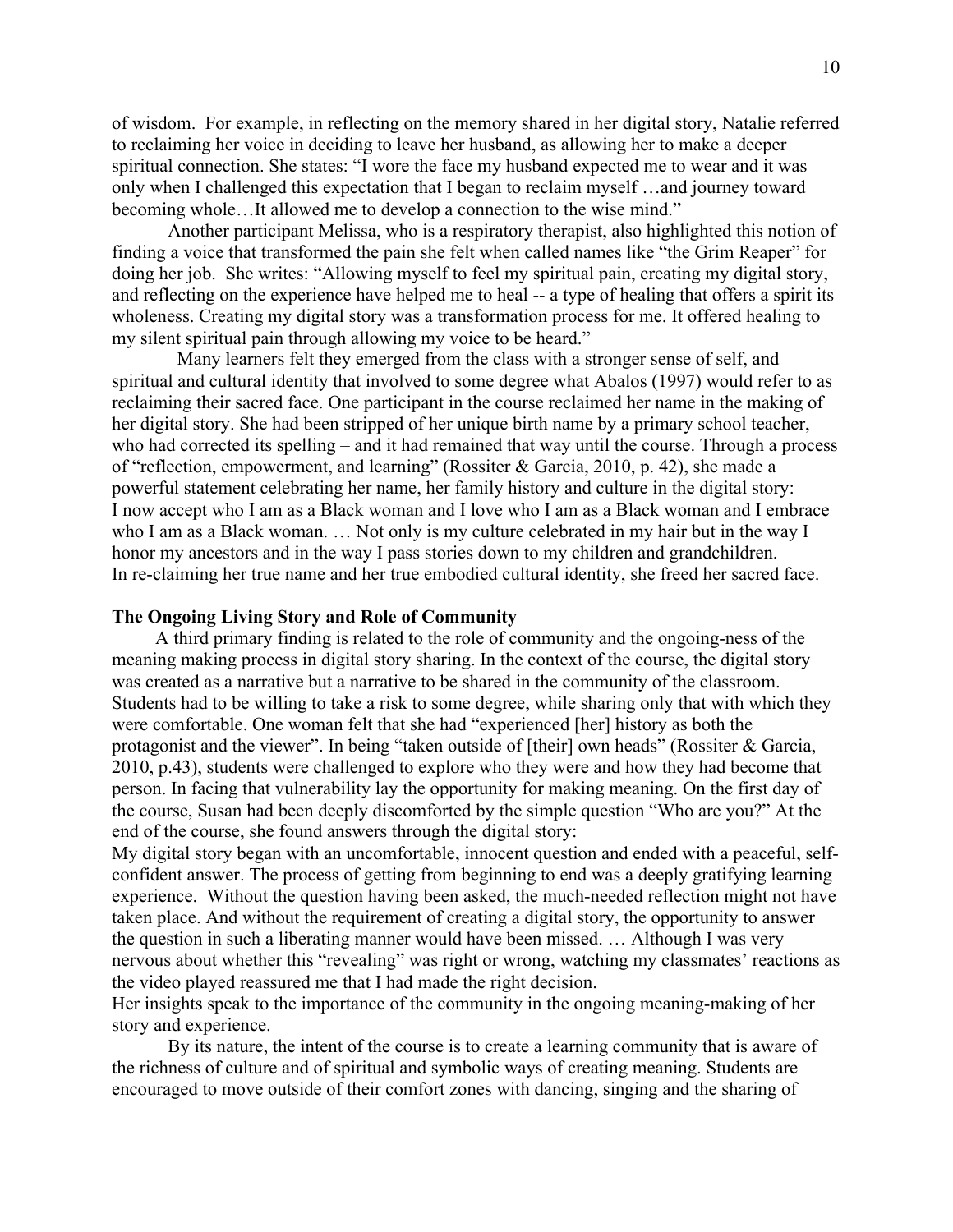personal stories of spirituality and culture throughout the course. When they create their digital story they do so knowing it is to be shared in community where multiple ways of knowing are valued. Consuela noted: "I tried to be culturally responsive (including Islam and Christianity), I tried to be respectful of my classmates (accepting diversity) and I tried to be authentic in my work".

The fact that the DS is shared in community contributes to the fact that further meaning is created as the stories are shared; hence these stories live on through continued meaning-making. Boje's (2008) storytelling theory suggests that living story is organic and vital, on a trajectory from being spoken into life, and beyond that, in being heard. Living stories have an independent existence beyond the DS narratives, living on when the narratives are shared. Students began their digital storytelling exercise with the expectation of providing a coherent, acceptable project. They anticipated, perhaps, that the group of students would learn a little about them. Boje (2011) terms this pre-narrative authorial speculation before the story is fixed into a narrative, an *antenarrative*. Antenarratives tend to morph and change, sometimes in linear ways, sometimes cyclical, and also in chaotic, rhizomatic ways that can counter the main narrative.

What we found was that while students did indeed construct meaning and self-knowledge in the DS process as they had speculated in their antenarratives, there was also evidence of living story development taking place around the DS narratives themselves. This became evident in the online comments made by students after the class was over; the excitement was about the relational learning that had taken place as they viewed the DS narratives. Lambert says that "when you gather people in a room, and listen, deeply listen, to what they are saying, and also, by example, encourage others to listen, magic happens" (2009, p.86). The living stories of each participant continued in their trajectory beyond the DS narratives, and encountered the stories of the others, and new meaning and new learning was generated. Susan put it best: "Listening to my story in the company of women (and one man) I had grown fond of over the preceding month and speaking with them afterwards was the culmination of a liberating, enlightening experience". She learned about the commonality of human experience: "Everyone has challenges and feels vulnerable and everyone took the same risk by putting their story together and sharing a piece of themselves with the group." Others responded to her post: "I felt we were all connected at the core level of being humans" said one; and another, "this connection we lived was palpable. This was only possible because of the profound sense of acceptance and integration of our group." Clearly the stories were alive and living on in this community

#### **Conclusions**

Digital stories can be used extremely effectively in higher education classes in hopes of transformative learning. Participants told deeply personal stories that celebrated powerful spiritual or cultural moments, events or items of significance; stories of physical and emotional pilgrimage, of cultural or spiritual ceremony, of death and of loss. All of the stories were ultimately about growth and transformation, a transformation that continued in taking the risk of sharing it in the classroom community. While the DS itself is a narrative, the aliveness of the story from which it is shaped is ongoing. The importance of creative expression and the use of pictures, words, and symbols is at the heart of each DS which goes beyond cognition and critique to draw on a holistic understanding. In conclusion, in encountering and mastering the instrumental power of the computer, each learner was able to breathe life into the 'ghost' of each story, which emerged powerfully on screen, with significant transformative and narrative power.